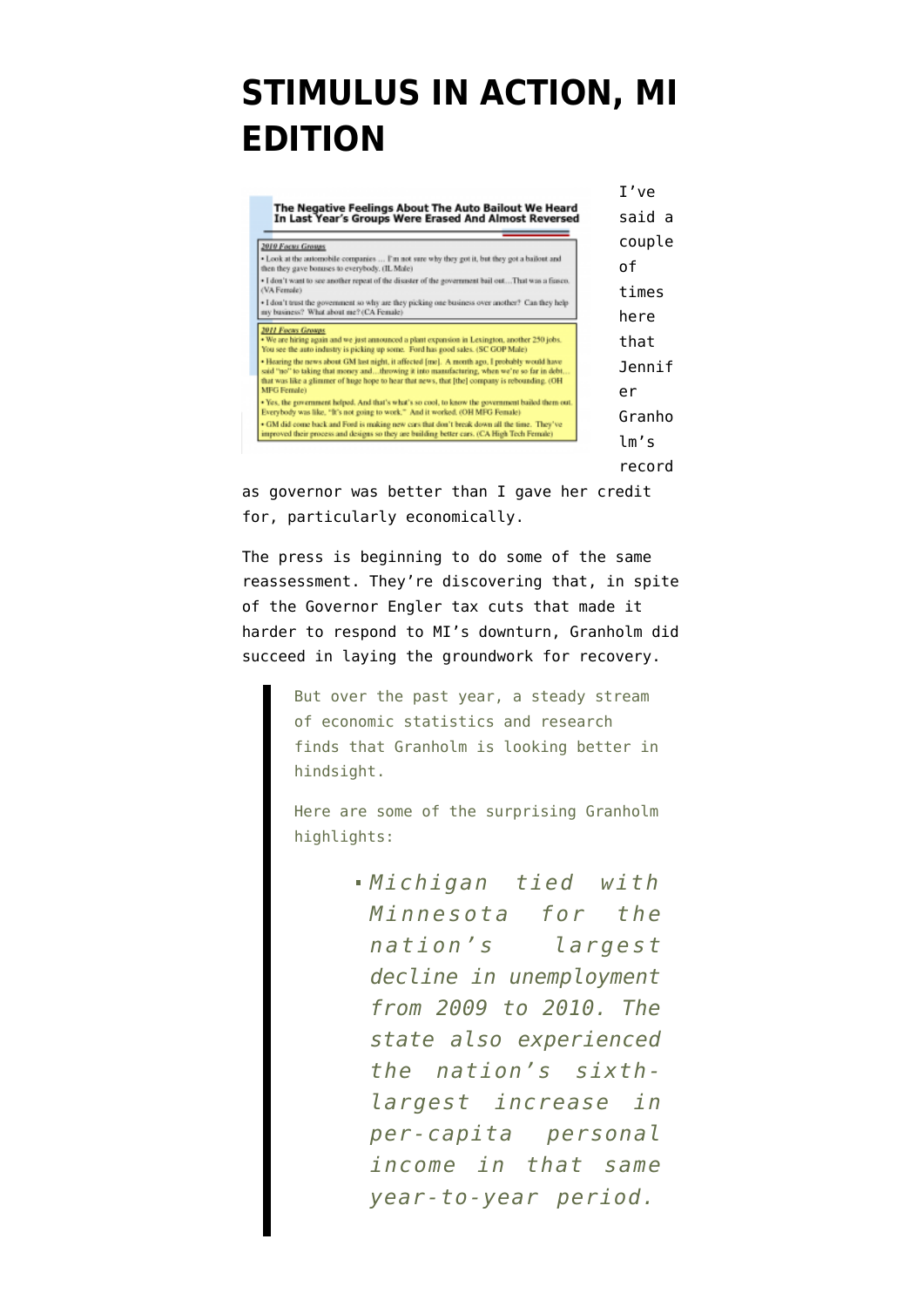- *State taxes as a percentage of personal income in 2011 are \$7 billion lower than they were under John Engler in 2000. The fiscal problems the state faced were magnified by one statistic: Michigan's overall tax revenues peaked during the prosperous year of 2000 and are not expected to return to that level until 2020.*
- *Though the Granholmbacked Michigan Business Tax — the socalled "job-killer" tax — was still fully in place, the state achieved a substantial bounce in manufacturing jobs in 2010, a trend that was projected to continue throughout 2011.*
- *Michigan ranks No. 1 in the nation for job creation improvement in a recent Gallup survey of state job markets, and Gov. Rick Snyder took office with some Granholm momentum that is expected to produce 64,600 jobs in 2011.*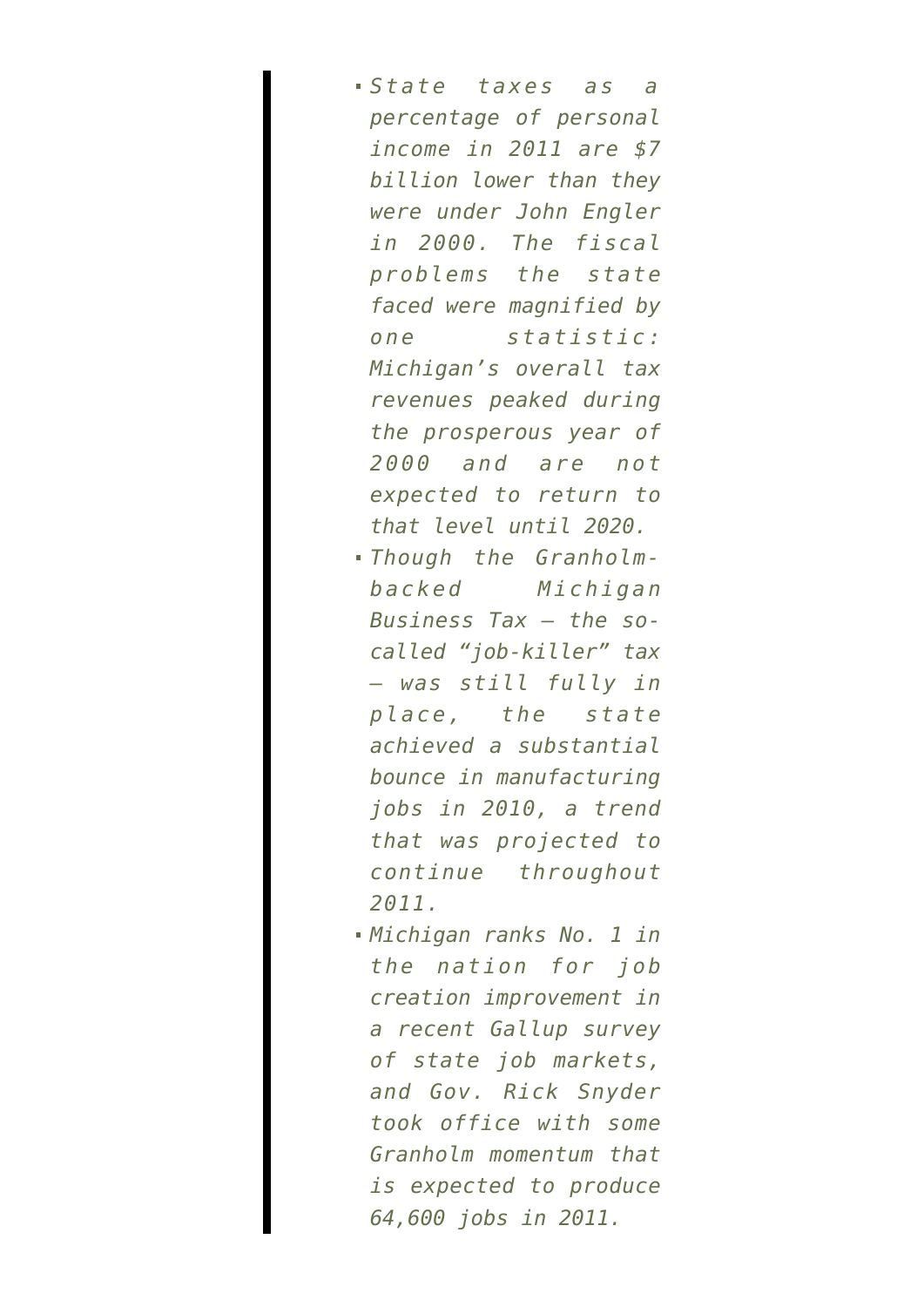What this article doesn't mention, of course, is that in addition to Granholm's tireless effort to attract jobs and foster some diversity, MI also benefited from the massive government intervention of the auto bailout and received a number of grants that helped make possible factories like the Johnson Controls factory.

Speaking of which, here's what the CEO of JCI, Steve Roell, [had to say](http://www.johnsoncontrols.com/publish/etc/medialib/jci/corporate/home_page/home_page_features.Par.88458.File.dat/Aug.%2011,%202011%20--%20Steve%20Roell%20Remarks%20for%20President%20Obama%20Visit%20to%20Holland,%20Michigan%20--%20FINAL.pdf) last Thursday about all the job creation Obama didn't want to talk about.

> Through innovation and investment in technology and people, Johnson Controls is a leader in the energy storage industry. We are investing more than \$460 million in our advanced battery business for manufacturing and technical facilities here in Michigan and the U.S. These investments will lead to over 700 new jobs, retention of another 400, and provide approximately 1,000 construction workers.

We are doing that through several major efforts:

> *We recently announced we will be converting our Toledo, Ohio-area plant to produce batteries for Start-Stop vehicles, which have been successful in the European market and will be introduced next year in the U.S. These batteries help reduce fuel consumption and emissions by 5-12% for internal combustion engine vehicles with little added cost to*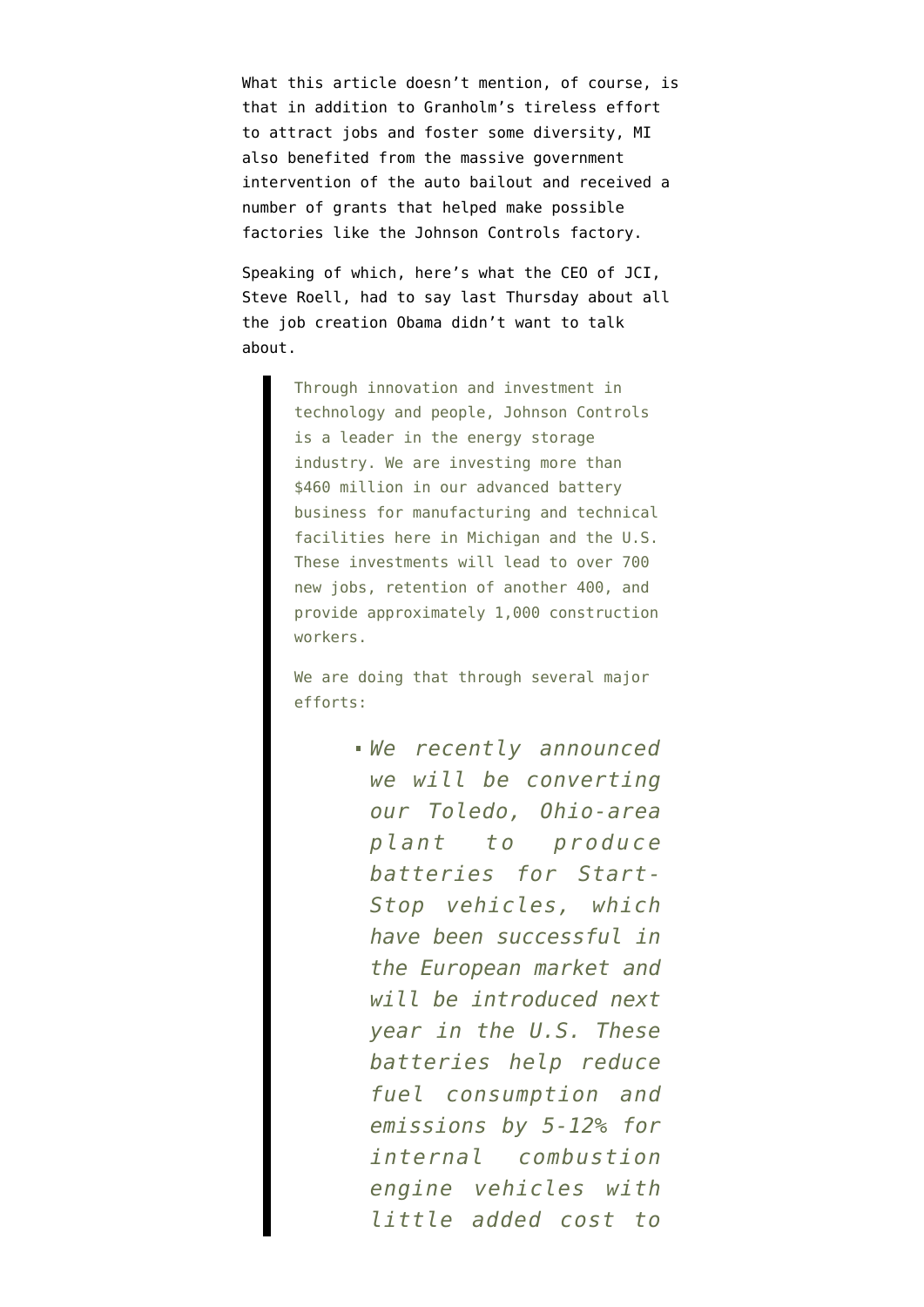*the consumer. This investment will retain 400 jobs, and create 50 new positions and 800 construction jobs.*

- *We recently opened our newly renovated Battery Technology and Testing Center in Milwaukee. It is the largest energy storage R&D center in the country, and we have added 60 new jobs. I'm pleased to say we just learned yesterday that Johnson Controls is receiving additional Department of Energy funding for research for developing green manufacturing processes and the next generation of lithium batteries.*
- *This facility in Holland will be the first in the U.S. to produce complete lithium-ion battery cells and systems for hybrid and electric vehicles, producing battery systems for U.S. based automakers, such as the Ford Transit Connect. Employment at this facility will be 320*